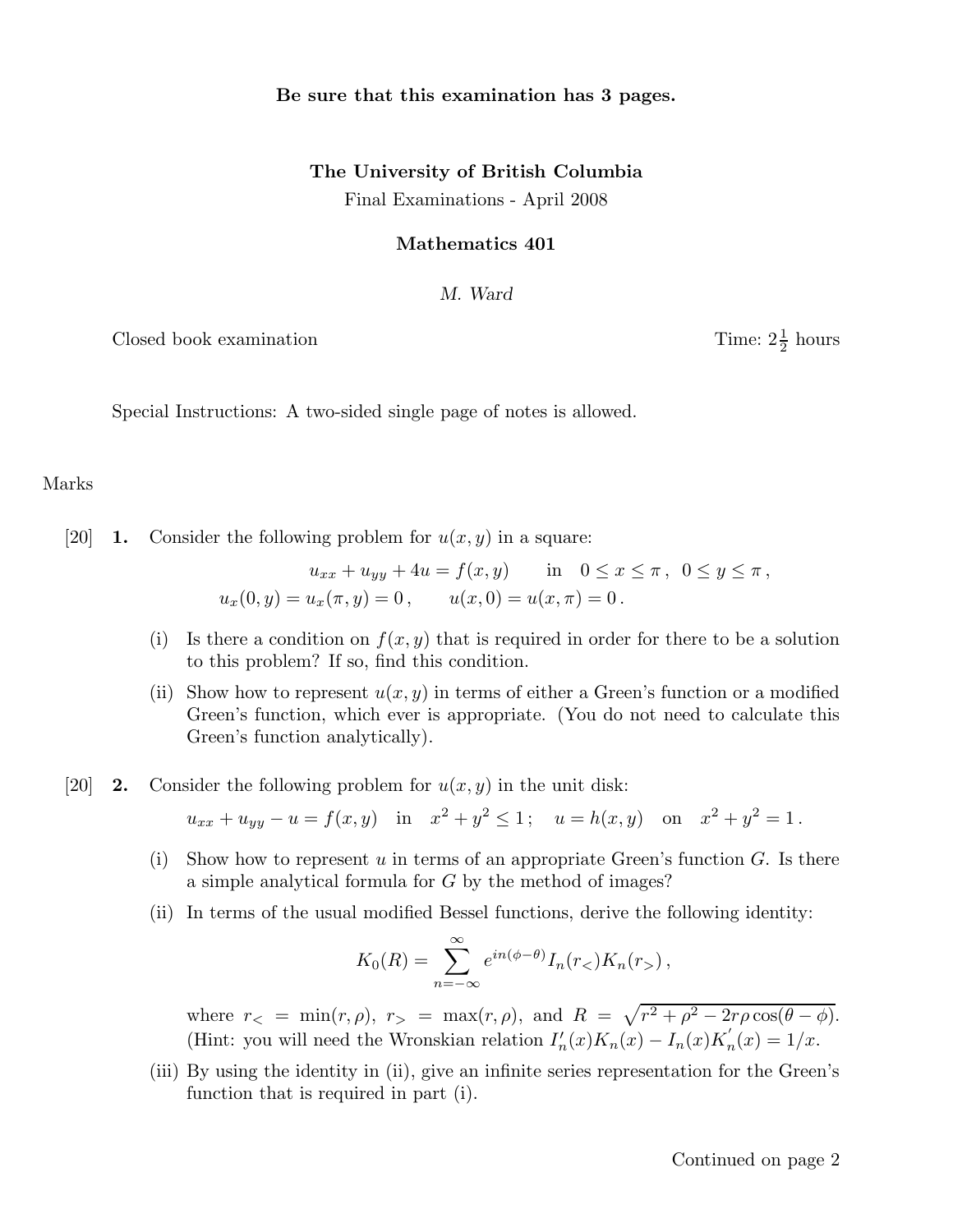[20] **3.** Let  $u = u(x)$  and consider the functional

$$
I(u) = \int_0^L F(x, u, u^{'}, u^{''}) dx,
$$

over all four times continuously differentiable functions,  $u(x)$ , satisfying the boundary conditions  $u(0) = u(L) = 0$ .

(i) Show that the Euler-Lagrange equation associated with  $I(u)$  is

$$
\frac{\partial F}{\partial u} - \frac{d}{dx} \left( \frac{\partial F}{\partial u'} \right) + \frac{d^2}{dx^2} \left( \frac{\partial F}{\partial u''} \right) = 0.
$$

What are the natural boundary conditions for u at  $x = 0, L$ ?

(ii) Suppose that

$$
F(x, u, u', u'') = \frac{1}{2} [u'']^{2} + \frac{1}{2} [u']^{2} - \frac{\sigma}{(1+u)},
$$

where  $\sigma$  is a positive constant. Write the associated Euler-Lagrange equation and boundary conditions for u explicitly. (This problem models the deflection of a beam in a micro-electrical-mechanical system).

(ii) Next, consider the eigenvalue problem

$$
(p(x)u'')'' = \lambda u
$$
,  $0 \le x \le L$ ;  $u(0) = u(L) = u'(0) = u'(L) = 0$ ,

with  $p(x) > 0$  in  $0 \le x \le L$ . Find a variational principle, together with a simple trial function, that can be used to give an upper bound on the first eigenvalue  $\lambda_1$ (Do not calculate this bound analytically).